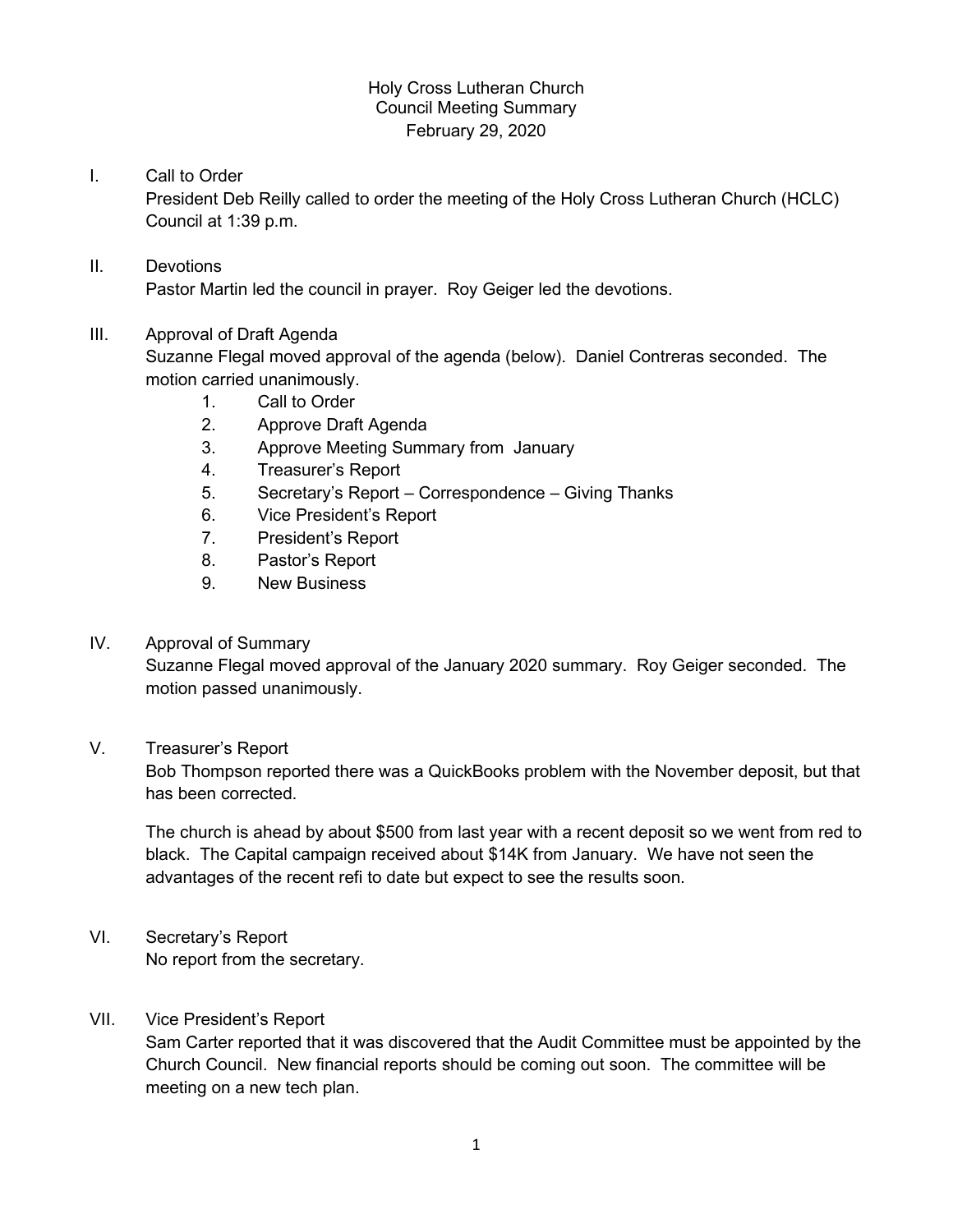#### VIII. President's Report

Deb Reilly's report (attached) was circulated prior to the meeting. Deb reminded everyone that help is needed to pack up and move the furniture in the affected areas where painting and rug replacement will be taking place.

#### IX. Pastor's Report

Pastor Martin has had to do a lot of grief work and visitations recently. He is feeling energized working with Jeremy and is happy to have him back from his sabbatical. A new item for discussion should be church safety. A short discussion ensued regarding the corona virus and how to handle giving of the peace, serving communion, etc.

Pastor Martin met with local Lutheran pastors at the VA Conference for Pastors.

Pastor reminded everyone that he will be away from March  $8<sup>th</sup>$  to the 16<sup>th</sup>.

#### X. New Business

Sam Carter submitted the following for approval to serve on the Audit Committee:

Virginia Koffman-Muller (Chair) – 2-year term Gary Wolfe – 1-year term

Mark Roe – 3 year term

Sam moved approval of the nominees. Suzanne Flegal seconded. The motion carried unanimously.

Teresa Easterly received a request from a group called Oromo, a bible study group with 37 members. The Oromo group would like to meet in our Fellowship Hall on Sunday afternoons from 3 p.m. to 5 p.m. for six months. The rental fee this organization would like to pay is \$100/week. Deb Reilly moved approval of the use and fee (with the stipulation that if the church needs the space, this organization must be willing to be flexible to use the large classroom). Michael Faulkner seconded the motion. The motion carried unanimously.

#### XI. Ministries

Fellowship - Pam Darby will send out an email looking for Council members to signup for midweek Lenten dinners. Suzanne Flegal made a request to Pam to purchase soup spoons for the occasions when soup is served.

Evangelism - Roy Geiger reminded everyone of the following dates:

April 11 – Easter Egg Hunt with the Town of Herndon

April 12 – Easter Egg Hunt here between services

May 30 – Herndon Festival – HCLC has been requested to provide volunteer hours.

Personnel – Dick Krapf circulated (attached) a report.

Outreach – Suzanne Flegal submitted (attached) a report.

Property – Dennis Pattison submitted (attached) a report.

Youth – Daniel Contreras submitted (attached) a report.